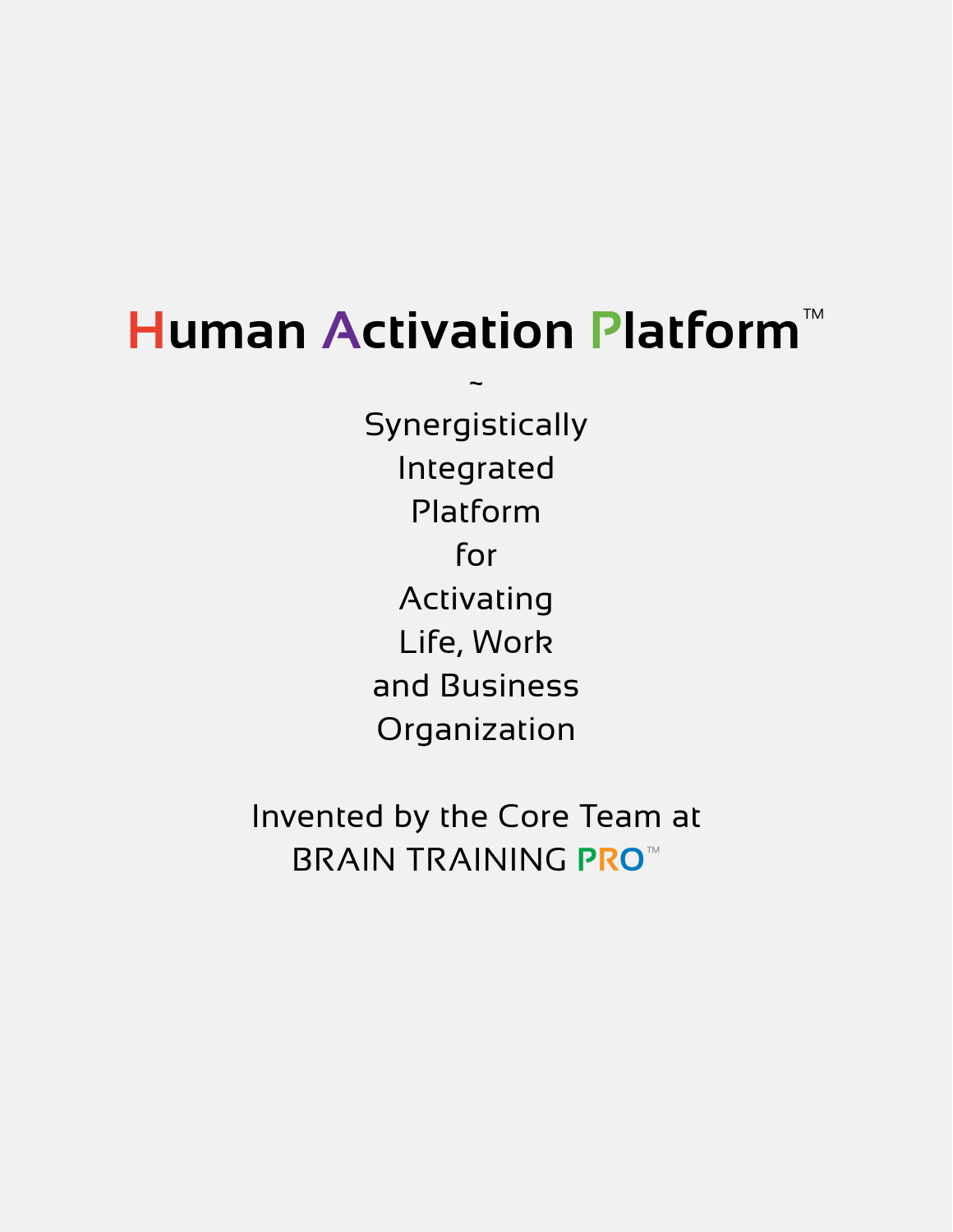## **WHO WE ARE**

We live from the idea of making a difference in life and in the field of business by developing practical systems on the Human Activation Platform™.

Our members come from all walks of life with a diverse range of expertise and specialization including<br>finance, social media, sales, marketing, event planning, product development, entrepreneurship, martial arts, education, payment solutions and many others.

We are thinkers and system tinkerers. We are drivers and providers. We are builders and designers. We are guides and advisors. We are activators and integrators. We are coaches and consultants. We are creators and generators. We are orchestrators and connectors. We are healers and teachers.

We have a passion for leaving each and every place and space in a better condition than we found it.

## **OUR PURPOSE / RAISON D'ÊTRE**

As a Synergistic Leadership Initiative our Purpose is to align 5000 extraordinary individuals on a common Vision to build full spectrum individuals, teams, organizations and entities to positively impact more than 2% of the global population by the year 2045.

**DETS UPGRAGE NOW™**<br>LETS UPGRAGE NOW™ BRAIN TRAINING **PRO™**



INVENTORS OF FOR CONSCIOUS INDIVIDUALS AND BUSINESSES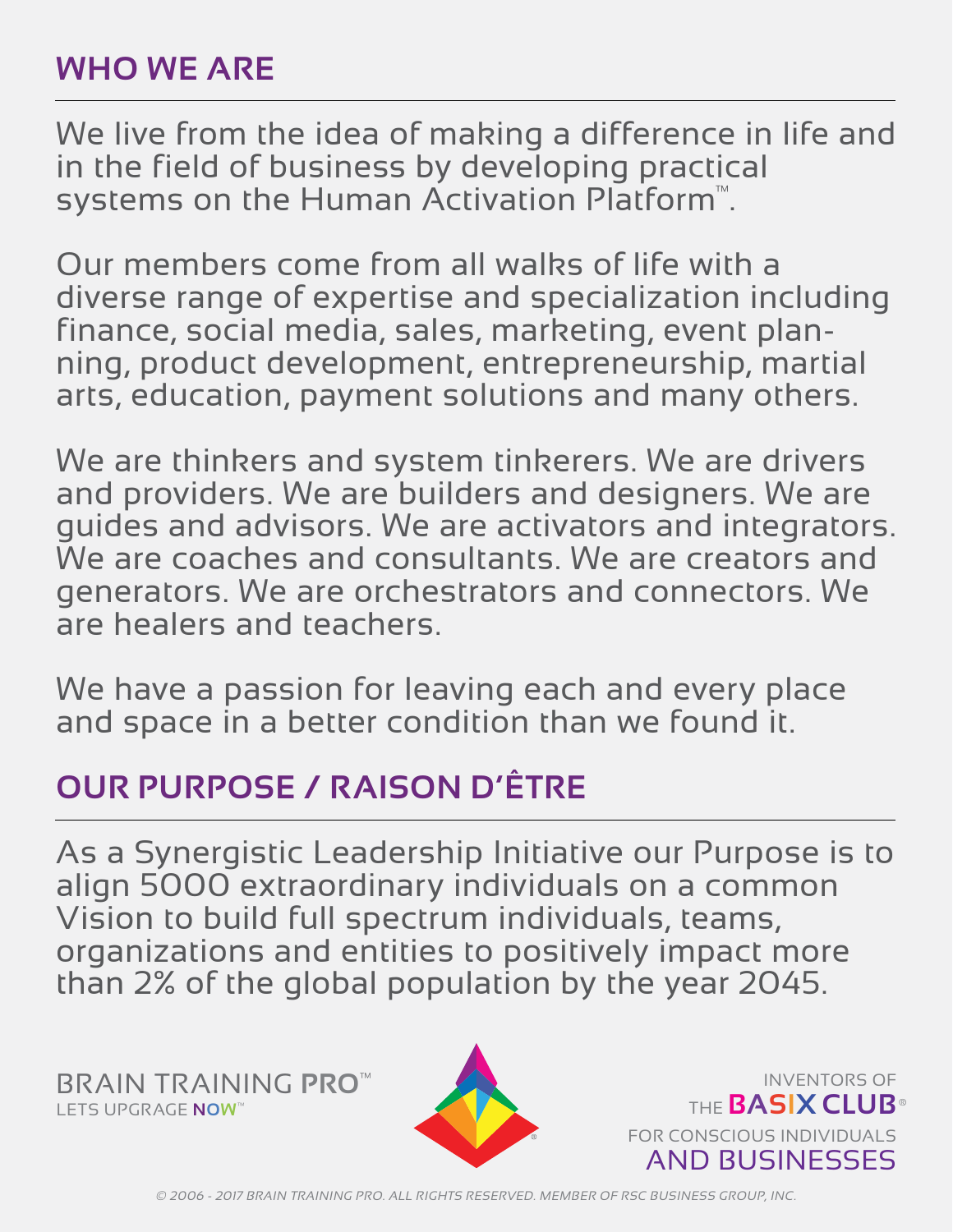# **OUR MISSION**

The first mission is activating, training and developing individuals to work exceptionally well with others to produce exponentially greater results than could ever accomplished by working as an individual.

#### **WHAT WE DO**

We teach systems that synchronize with your brain, body and way of being with the intent of building a harmonious organization at the level of individual or group. Inside of this process we access your vision while advancing the goals that are most relevant to you and your success.

#### **HAP™: OUR PLATFORM**

The **Human Activation Platform**™ synchronizes with you and how your brain, body and way of being operates in physical reality.

The its foundation **HAP**™ is built on the science of brain waves, the gamma-motor-neuron system of the body and the declarative power of language as distinguished in the field of ontology (study of the nature of being) looked at from the phenomenological perspective. The platform aims to give individuals the unique opportunity to upgrade their personal memory architecture and, in the process, create Peace of Mind in each and every situation in life, work and business.

PRODUCE **RESULTS**™ (844) MY**BASIX** (692-2749)

ACCESS YOUR **VISION**. BUILD YOUR **TEAM** TAKE **ACTION**.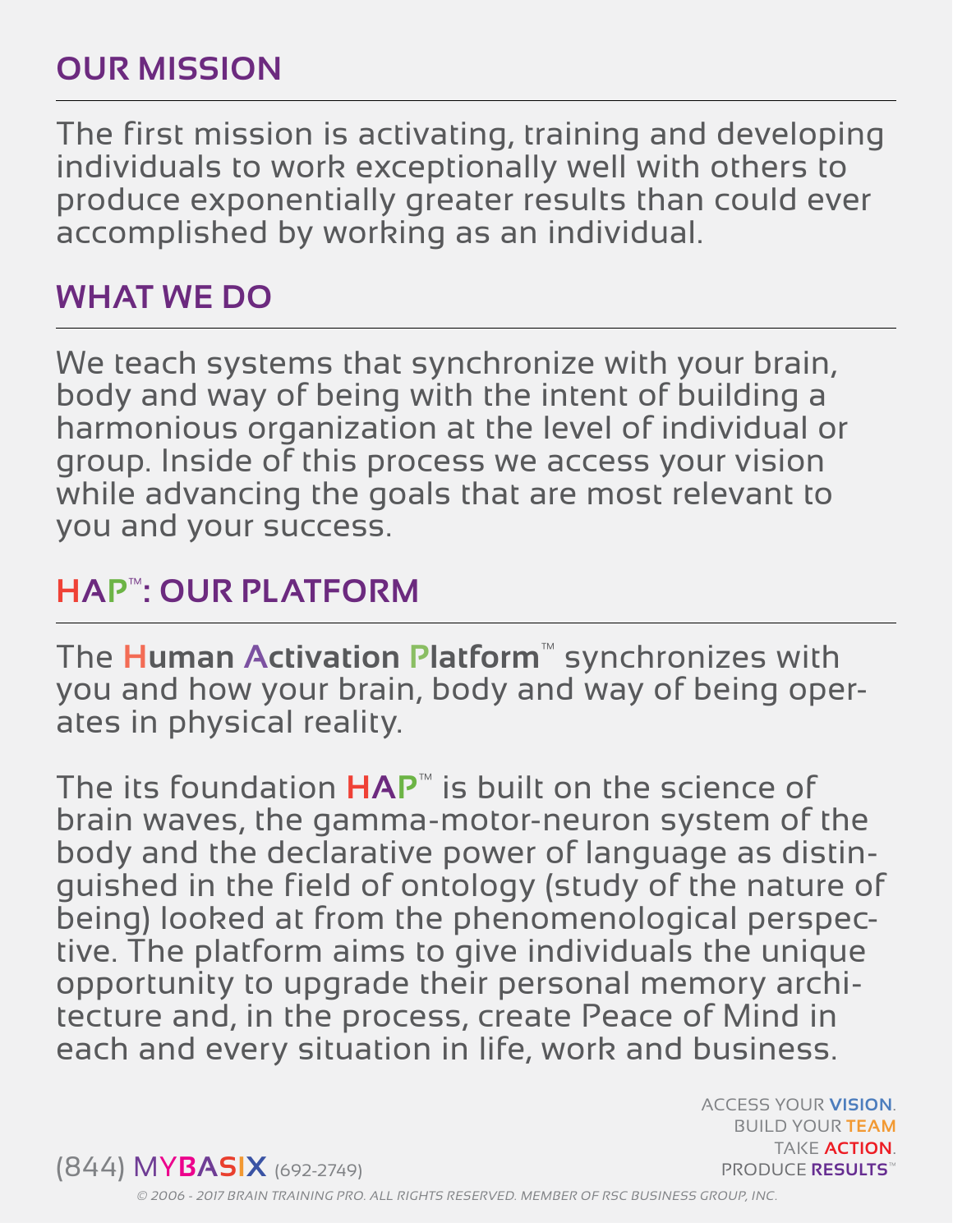# **OUR VISION**

Every human being has a place to live, grow, contribute, and make a difference in our integrated global culture. This culture creates a world where no one is left out. This world creates a synergy that acts as a platform for this world to work for each and every human being, thus building a better world.

In this world,

- All human beings are related and belong to each other
- Our thoughts, intentions and actions impact every other human being
- Everyone creates and lives a life of their choosing
- Each and every human being finds their own way and place in this civilization
- Everyone learns, grows, develops, and contributes continuously
- We live a life that matters, making a powerful, positive difference
- We create and provide that which is wanted and needed
- Each and every human being can experience satisfaction, integrity and fulfillment in their life and work from choice
- There is already everything present in this world for each and every human being – with nothing missing

**DETS UPGRAGE NOW™**<br>LETS UPGRAGE NOW™ BRAIN TRAINING **PRO™**



FOR CONSCIOUS INDIVIDUALS AND BUSINESSES

INVENTORS OF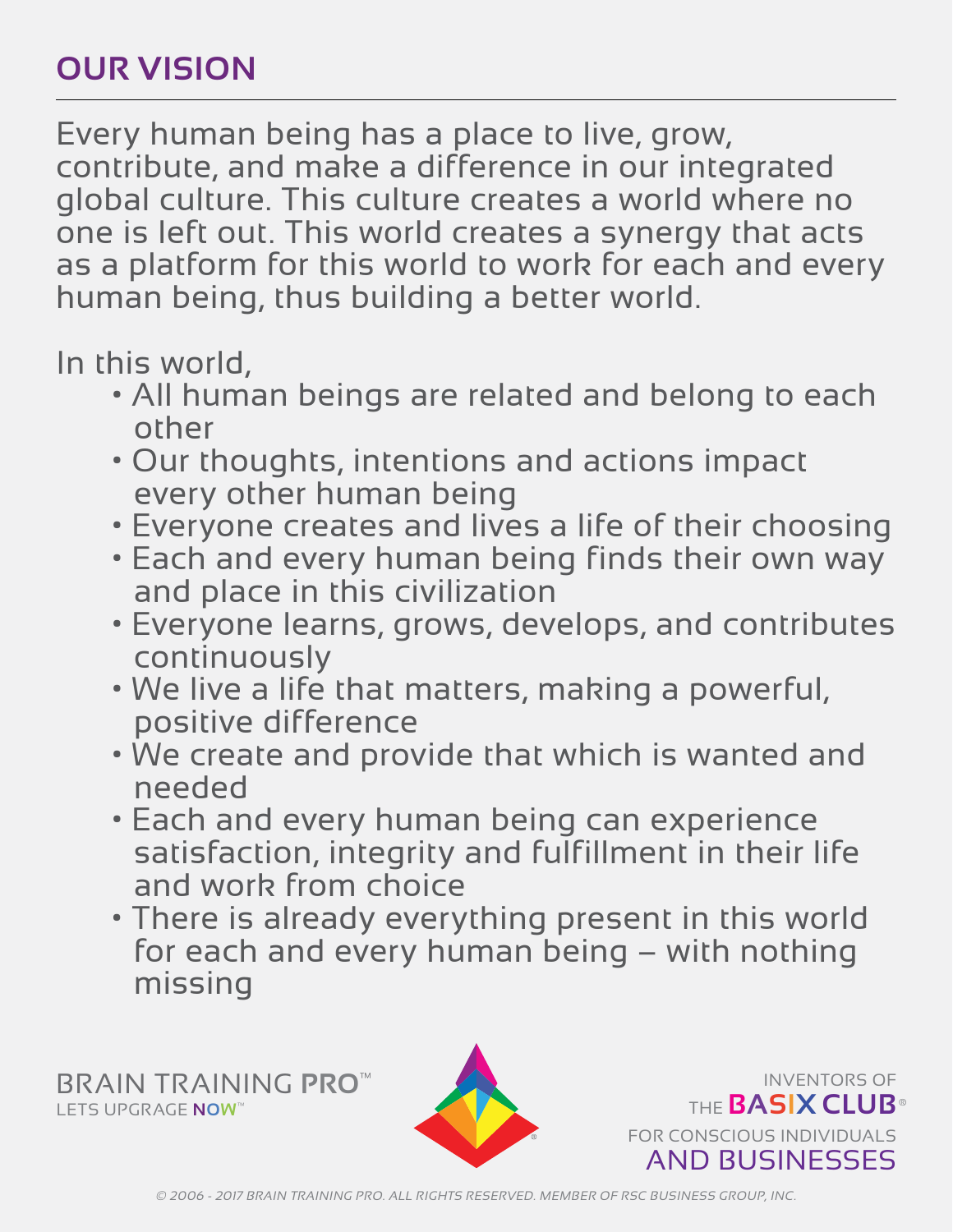# **OUR VISION (continued)**

- There is an excess of functional connections and effective distribution channels present, such that all of the basic needs of every human being are met and fulfilled
- Everyone is heard and understood

Each and every day, we discover, cause, live, and grow inside of the values and practices that make up this world. As we live our daily lives and share this perspective, we grow beyond the limitations of size, structure, form, history and past.

Thus, this world is actualized through this process. Through our work, the highest dreams and aspirations of humanity are fulfilled. This world is born anew and grows each new day as we live in it.



ACCESS YOUR **VISION**. BUILD YOUR **TEAM** TAKE **ACTION**.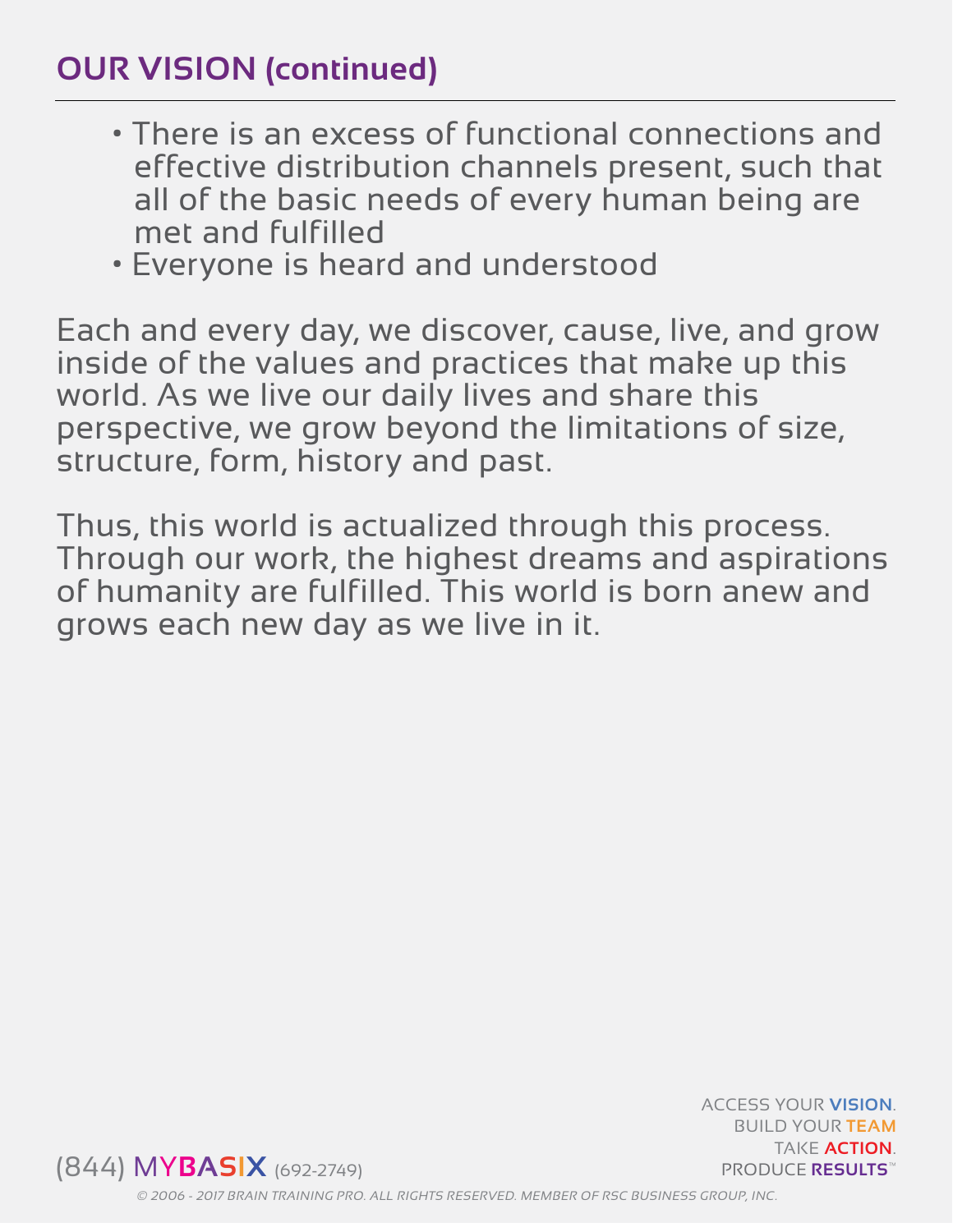## **OUR CORE VALUES**

The core values of an organization are at the source of each and every thought, communication and action that is taken or not taken.

Core values drive each and every selection in an organization. Selections can be either a decision or a choice.

A decision is a selection made based on specific considerations, which cuts off alternatives. Decisions are required for decisive action. A choice is a selection made after consideration, which opens space for new ways of being and doing things. Choice is required for living beyond the options that are given to us.

Seamlessly embodying core values within an organization creates team alignment and cultural harmony.

An organization that embodies and operates from core values is an organization that is On Purpose.

We live from and embody the Core Values of CREATION, AWARENESS, HUMILITY, CHOICE, FUN and POWER.

**DETS UPGRAGE NOW™**<br>LETS UPGRAGE NOW™ BRAIN TRAINING **PRO™**



FOR CONSCIOUS INDIVIDUALS AND BUSINESSES

INVENTORS OF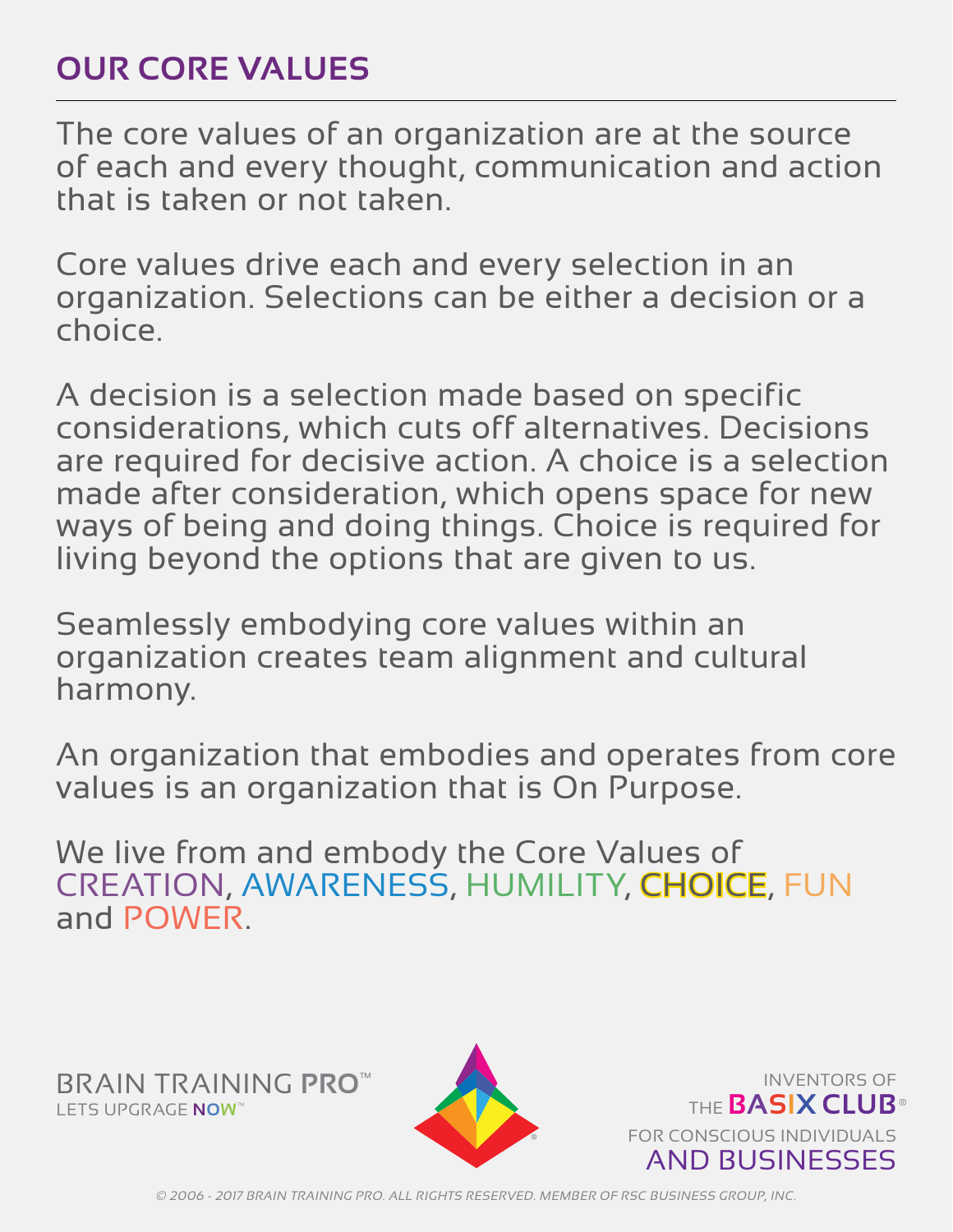#### **OUR ORGANIZATIONAL INTENT**

It is our organizational intent to be massively adaptable, graciously confident and masterfully synchronized such that we can build harmonious organizations that make a profound impact and difference in our lives, the lives of others and in our world as a whole and complete system.

#### **OUR BUSINESS**

Our Business is to source the field of business itself and do what it takes to deliver upon the promise of the field of business: namely, provide what is needed, wanted and requested to those who need, want and require it at the right time, location and price-point for the benefit of all inside of organizational structure, integrity and order.



ACCESS YOUR **VISION**. BUILD YOUR **TEAM** TAKE **ACTION**.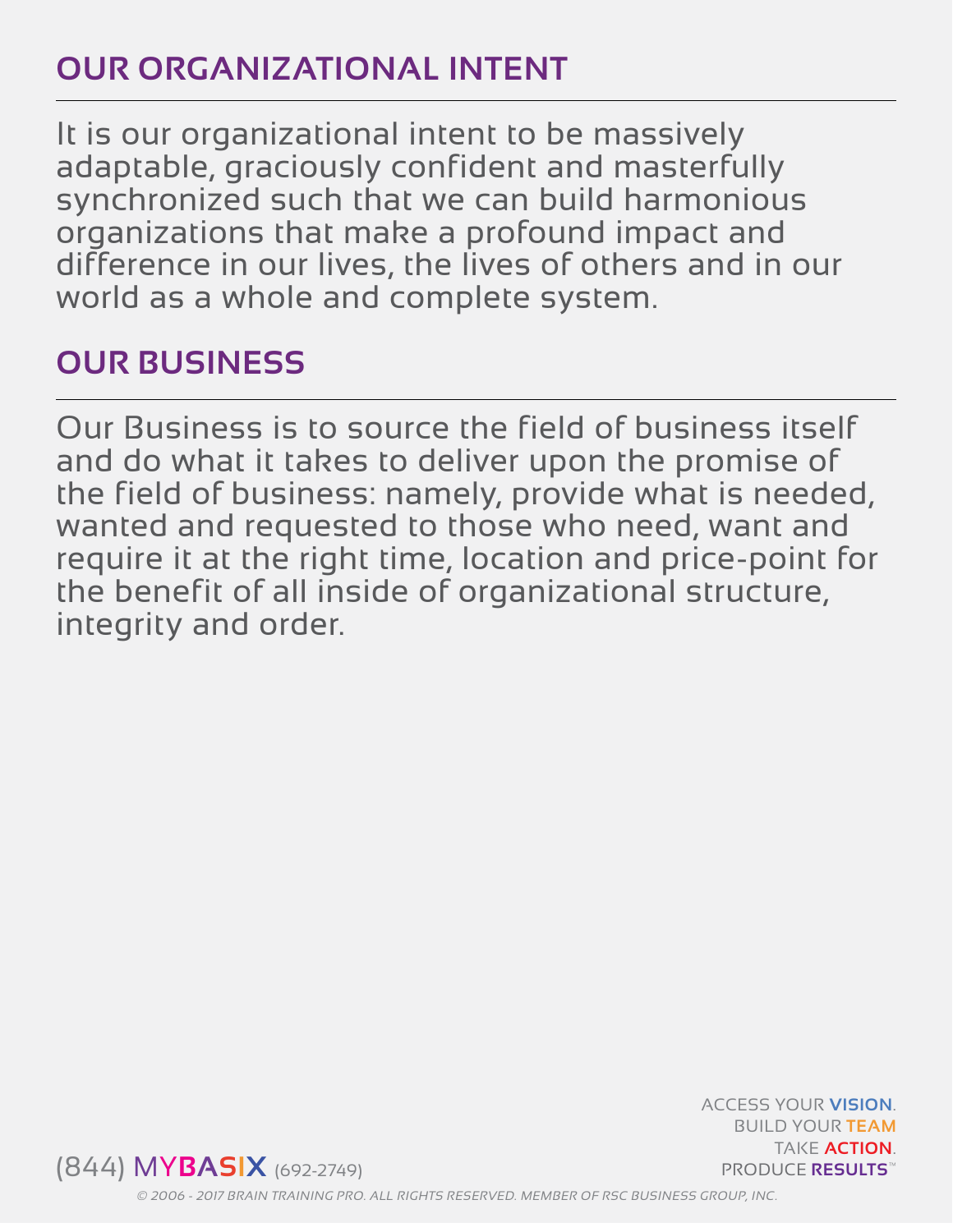#### **Our Suite of Offerings**

The Human Activation Platform™ presently consists of the following streams, including:

- **HAPii.STREAM**™
- **baSIX.STREAM**™
- **Quantumpreneur.STREAM**™

# HAPii.STREAM Suite<sup>™</sup> for Integrated Interdependence:

- Activated Breath™
- Activated Motion™
- Activated Word™
- Activated Sight™
- Activated Apparel™

The **HAPii.STREAM**™ is best suited for people who want to boost functionality, reduce stress and belong to a Club of proactive individuals up to advancing our civilization.



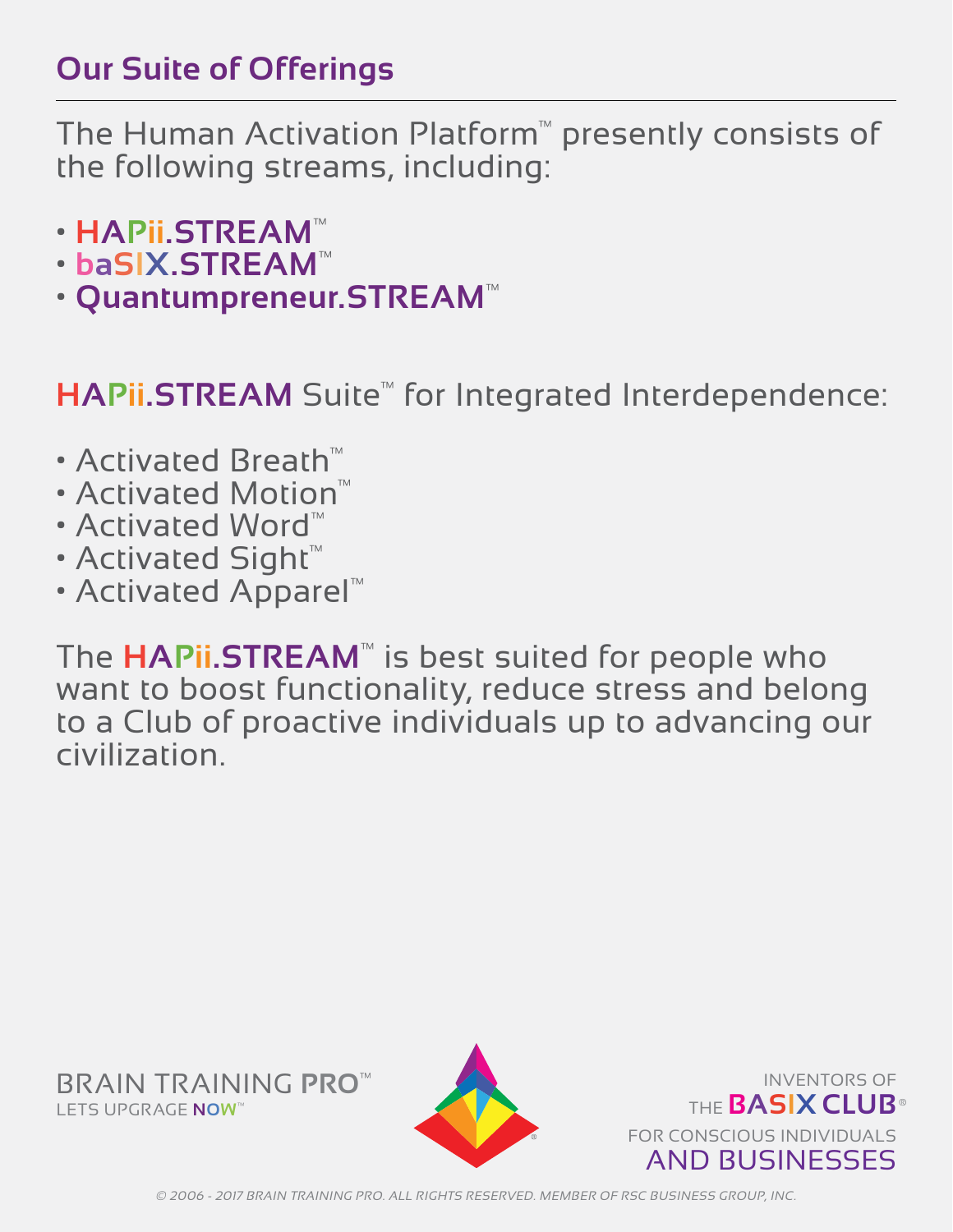#### **Our Suite of Offerings**

#### **baSIX.STREAM** Suite<sup>™</sup> for Seamless Living:

- Brain baSIX Workshop™
- Life Design baSIX™
- Expert Habit Builder™
- Life Mission Training™
- Proactive Life Guidance™
- Personalized Money Management™

The **baSIX.STREAM**™ is best suited for people who want to design a life that fully reflects their vision and life mission.



ACCESS YOUR **VISION**. BUILD YOUR **TEAM** TAKE **ACTION**.